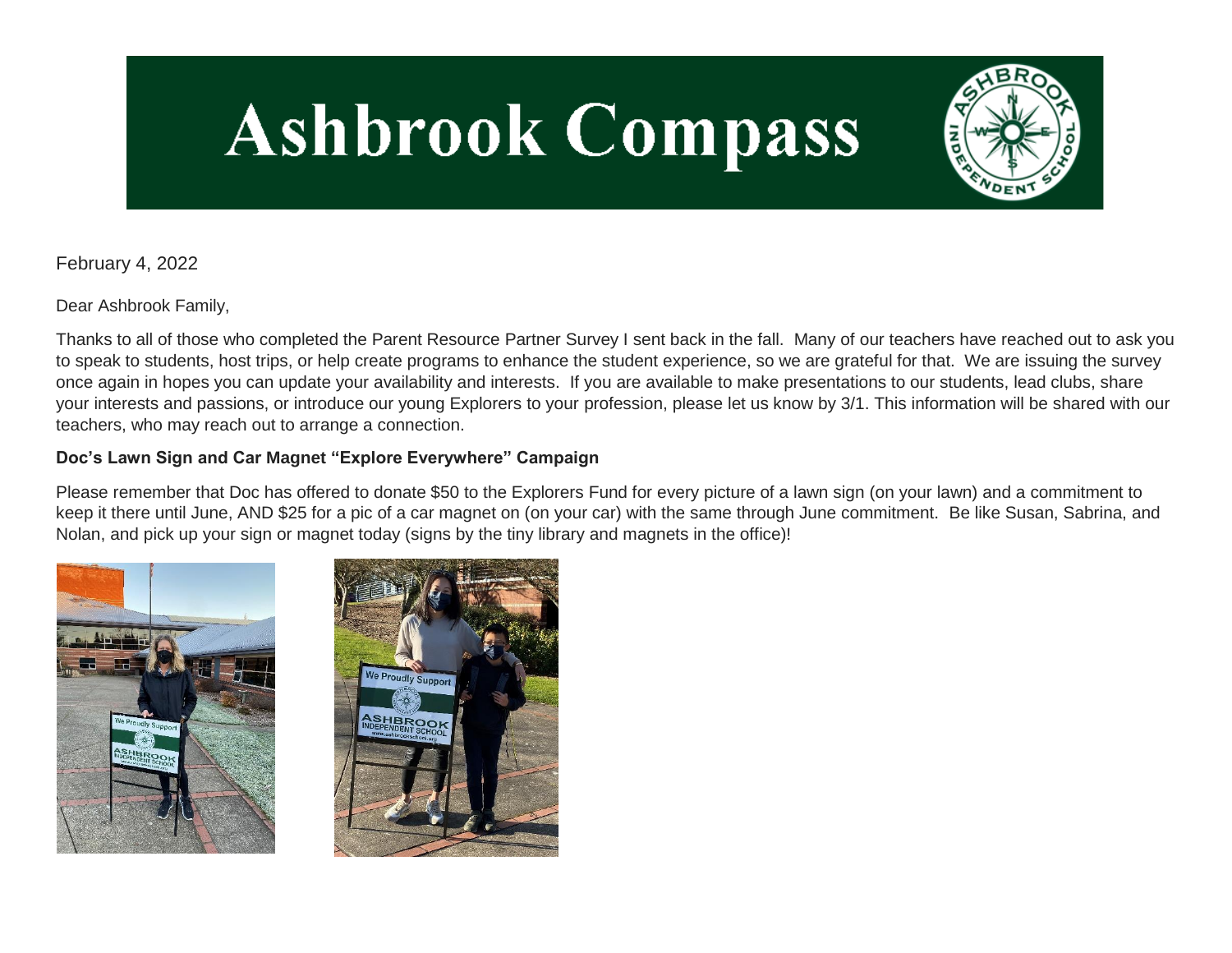

#### **Parent Wishlist**

As we continue to build the budget for next year, we have queried staff and students regarding their hopes and dreams for Ashbrook's future; now it's time for our parents to weigh in. By 2/18, please use this spreadsheet (link removed) to indicate ANY "wishlist" items you would like to see at Ashbrook (we have purposely not used a Google Form because we want you to see what others are thinking, which may prompt other ideas). Just to manage expectations, as we have with students and staff, we can't make any promises about anything on these lists, but we can factor them into our vision for the future, next year maybe… or 10 years from now.

#### **Student Government Update**

Our next Student Government meeting is scheduled for 2/16 at 3:15-4:00, on the Commons, pizza to be served. Please remind your child and plan accordingly, those who were there last time and those who are interested in learning more. **[HERE](http://link.mystudentsprogress.com/ls/click?upn=VpBe6Z9t6RkEC4qAoQCerkRqVNRJCi4SE2bZPjoSvlyTiL9iJha6icTbjwqTfJcP7BakX7nK7UyKpE19xWWMaCkogmi-2B0BmLC2EAz7blwUKTUT-2FxV5wPpwUqh5nfvAoP5LT9_1PndbFfBoQGSZbxwXHHEexw3B2F0fG-2BUmuXm6a-2BX-2BzulmAkcYKs87Yy63VhTR9aEp-2FRuvwDA5K5x46CXoL90yaw-2B0prpdIA-2FZPEVpVdKUFiCwHxtoocsUsh-2F5drub9BybW0J-2FZD-2BI9yQ0w-2FPxXOLMfQ7cowDclLp8xSfCrN-2Bg0Gx48raznmQEEiYF-2BwHGyyzix2VjmLVFHTW8umDlQYqksIdr4RdATTH-2FD-2F9TVlJrJtaGMQECcyv9BNPmDiEDIitGuTMZrzzUka21pyEkJjTOTrZuqQaEFJ3TFd5LPNIm0LlzJ0gWz-2B3-2F-2B7jJqQ-2FMZtpkaFZUOPgav-2Fp-2B3YXSqwD4CcrstP1q4P34ZQuw8rxhmS5JDov0UfKfEUKToyUyLvzmh67wYiJ5znFvUFYdvvc3J480LWsUiqo1jm-2F3TdYMg81hSFOMvXmliAOVbZ0lkNz)** is our agenda/minutes doc, FYI.

Be well, Doc

Dr. Christopher A. Schoberl

Head of School

#### **Next Week:**

- **Feb. 8** -- 4th and 5th grade fieldtrip to the Corvallis-OSU Symphony
- **Feb. 10** -- Zoom Admission event (see below for details)
- **Feb. 11** -- Foreign Language Festival
- **Feb. 12** -- Rube Goldberg Challenge (more info **[HERE](http://link.mystudentsprogress.com/ls/click?upn=VpBe6Z9t6RkEC4qAoQCerkRqVNRJCi4SE2bZPjoSvly4Fl1rEVk6iTXLXAh3m1uO6ZREGgy0jRpPy3z9B6qC7k13dGK-2BzvNKk1fYfPQ2imllJl8VwFJT0rh-2BQ5poTuj69aip_1PndbFfBoQGSZbxwXHHEexw3B2F0fG-2BUmuXm6a-2BX-2BzulmAkcYKs87Yy63VhTR9aEp-2FRuvwDA5K5x46CXoL90yQXA7j-2Bz2zZDz-2FWKj4yvuEeeJIPMntpUIQeCXaQ69kIiBGCfkdJ27J-2Bd95JS3bZmZ4gUBbGzrfrZMe0-2Fsp7AClJOYXZzhmKE85BGWiGMlsv17FmvS7-2BzYAINRo2lgc6388-2B7ODkN4IIUT3VB6RGe-2FFQlbbeSVsWkTM-2FcmL7fzbs6JPEPJk8yYnoyMRhClU8Jf5YZsPR1ew1K2db44-2BmUqNLJBrOjyXI9GEpVKC6-2BN0sV5Wiauh0-2Bb43l3pzwcpTss9ThhSdICyYwliiA-2B5B-2FvIi-2BEo5UivPelaFEQHO5ccbHS3Z-2FMuKzKN-2FToA5H3KrDKFu-2F5dbwAvK7QmacWuhUgpNIJou6wuvyzQvyuXWJysXp)**)

#### **Upcoming Dates:**

**Feb. 15-16** -- Oregon Battle of the Books (more info **[HERE](http://link.mystudentsprogress.com/ls/click?upn=t3AI3kjK1Pyk9qPfHnOahelBVVSIlRAa3GeSLMbkINmgHr3guxrPuqfp-2Bh-2FJW4nCZ4g8Gi3XkGXC-2FKATZbsSvnFgO9IVzNwuZevRFvu2poAlNOSfxWbTJ4wuterP49YQISifZ-2BAyqZZjA-2BPnvmOPvfSac9KsX3TvVZP2e4maBJki8HBVoMAL0vd0f0sVW-2BMvtov8ImRHcUiROclV1EztmVK41L-2FTIDnhkO5e7GEGTjuS3ox-2BBCkOFKvVy-2BN3D-2FT0-2B6QQegPZ3Xc-2Bwwrk7yHqNlDh2WKgal-2BOqF71plcMkjpFapImHW10uvvbGMIybKtWenSSS64Ftqeyw6Yv81gY4jICU-2BlMi-2FA2efITzpPEAkmEK3cuwzxrZGQb3iQxqK3xgJERKzrmVR05WZiXm0qp0Vxc0iFjlCzdgCF-2BVbA9nJYx7I76TFBTH6R3zK8LWviLq7KaqJ3j5WbJL66w2QB8UrLT3Kx-2FPh1izzSwaRShQlKINAHl2YblKDyjJOJV9sr4we8iqDlGuEQq9mwA1mV5-2FDQB-2Bw-2Fo1UM3WdufTaR1sA8BxEs5-2BzFfvSC5ATImaH5cRVFVtjByi1oJZtwMIBzMElCtgBvLq73sTynNtW94T-2BhAbkUSTTmBeruDdSeeMQSJTbgjGI4yIBswmW-2FwRANBWGLVypLiJHjwahAnjx-2F297SWZDi5nVVhmzLU2Unt2Hwb3O2O_1PndbFfBoQGSZbxwXHHEexw3B2F0fG-2BUmuXm6a-2BX-2BzulmAkcYKs87Yy63VhTR9aEp-2FRuvwDA5K5x46CXoL90yYZ1j3gdLL4UsSzzpyiOxOg7hQmz3DE-2FdCQ21-2FhlGAy4UTILuxUKpILVrjDuDcNf96DgelywCcop0U0ChEMnyrS6SyMLUS0R1lDrVUtDZAgTTeneKIF5h0uSQnGYT3jaXI4clUJNjP-2BmjoWuVp1-2FS9qqm4uQFYuHkb5H3biEn2AuQS4dEJ-2BU8-2FivcMagP32q-2BZqAwr-2FFtKK7daYPklITretp82CP3SfqVnMcrrKaHAkbq6mzpAWgpUb-2FkKmehGbDA-2FriSNsfn0rNmqy-2F2q28hWMj0410MFQVExisWf8FPJsiJfFCZ1xGDtvcK9I7R5fzRm-2FSnrl365a94sN8T6L-2B7fnq-2FRha1Pp1n02piy2w3z4f)**)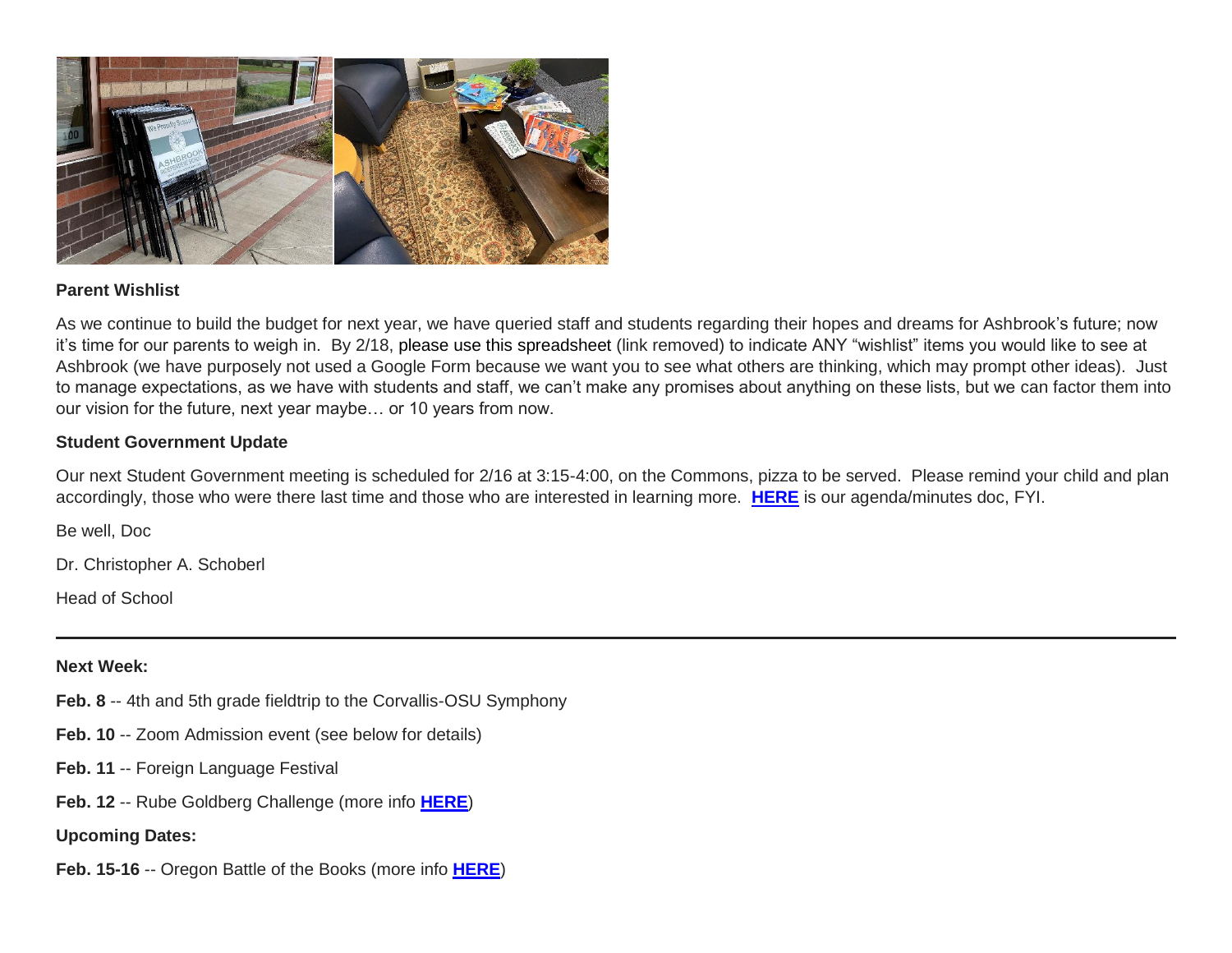**Feb. 16** -- New Parent Coffee with Leadership

- **Feb. 18** -- LS Movie Night
- **Feb. 21** -- Presidents' Day; No School

**Feb. 22** -- Tutu Tuesday! Everyone is encouraged to wear tutus to school

**[School Year Event Calendar](http://link.mystudentsprogress.com/ls/click?upn=n7jYKe39nC4PrVAw2BzaOolgU5XUleaJ61qfvNJxTW3uoi8RFzNYUfSc1qXdqajA34djZWrxIBJBxzp2whbybvqIYp3dDOkCDgKesziBdCm1u7J5UB6bwQicng-2BhFj8jm5vDG0tBEB0sO-2FO3RXilW8Csk5oOSfGUUXvh5WSdqhuxZmYzYNrapCD6i2aW2bQAEASF_1PndbFfBoQGSZbxwXHHEexw3B2F0fG-2BUmuXm6a-2BX-2BzulmAkcYKs87Yy63VhTR9aEp-2FRuvwDA5K5x46CXoL90ybFVo6IZzCZdsEnBJ6RGwZ3eYJjza8OZeXHpL9hdJTReIbFrC14o-2B8CIgE-2BpwsDm0Kh-2B14T2H-2BK9Wr8fNhoVAa5kKCZB2WteKn9R4qmqU81iWyHWy3-2F6tXfTfs0dLTfyp4Kn9Md9Erv-2FwmqzGdw61MXacAV-2B6GvzgxMcwGYMhrL1PaqS0l6rszuS1ddiUWDYN-2BoKoHLLg4tPSkOjQySUrZcW1QXUDQHM12qce3aNZDSprBt8dKpnBPWUX-2FEjqeAZMQR3AD6IjcDHhL9n7akapCSiQiePnidAunbWTBLdqX8P5ynemMv0Eh5Se86ePLb1fqDMi2T-2F1gaoGJuXDbxPz2OQi3nrFt2FyTYAasweWrID)**

**[Family Volunteer Opportunities](http://link.mystudentsprogress.com/ls/click?upn=VpBe6Z9t6RkEC4qAoQCerkRqVNRJCi4SE2bZPjoSvlxSlLFpfnUYhuutAutUGnBh84nj-2BJvhJlx1K1dJMDDqBY1qLZ1O0nCcHebienBZj-2BKxsXBin-2FugM50Q-2FqN8cLG3Urd1ZQzGcMWtkFleXRzacA-3D-3DY-pF_1PndbFfBoQGSZbxwXHHEexw3B2F0fG-2BUmuXm6a-2BX-2BzulmAkcYKs87Yy63VhTR9aEp-2FRuvwDA5K5x46CXoL90yTnawMbhjKT6j-2B5OUmYNAEduSVWBdOyFvG1KalNeXSaNyE5f0HBWOhDEGQr5g9TbyRkObG6h-2BMowOjxV9CpoLHKIU1hVwIH3uYX7YEBDZrWrIoJT22VI8MkhM22SG3ANwUrl10Z83ncHTbeQP5AD6sp-2Bdn-2BqJ738MHLk-2BbaJ-2BrrQvC-2F6fmc4b3-2BUaJ3oK41p9-2BYNWE6U6ilAVkgQRfnxIBVxlfxlcQ-2FnOuTw9x7It5z8UuF3HzxgVoLhbXqe0zGFG5yAj5trPwbktjUNg3jKRbJoNtEteg-2Bsirb0RssJQ2-2BDSydJwFxfJnKKLpGM5gwRHtre8875HIDp-2FcPwM3ySJm39Q9xd2O6LqkZwVcigvEoG) -- 10 opportunities available!**

## **Admissions and Enrollment Updates**

Our next Admission Zoom event is a reprise of our mathematics teacher panel, 6:30-7:30 on Thursday, 2/10. The link to the PowerPoint presentation from last time is **[HERE](http://link.mystudentsprogress.com/ls/click?upn=VpBe6Z9t6RkEC4qAoQCertKzhjEDinKc0CfI3IvbCQd1jeROfQpyPVWbws2y1DdrKGI0PsBW1LVX74s77zGsmsQfGpXtGUsDUj7ru98BcAiPhHiLKhwA2O9HEf1y0nhbxEM3_1PndbFfBoQGSZbxwXHHEexw3B2F0fG-2BUmuXm6a-2BX-2BzulmAkcYKs87Yy63VhTR9aEp-2FRuvwDA5K5x46CXoL90yY0zUXGjL6Ko7uq3mqvPA0iINgvqxxre5JLedUtHjSdWF1bOOlZE2TKtELORyPfvqo-2FiOhce9QfomZnj8s-2F02oF8MuoEXxgF6uo24ertwf-2FQKYaeKKWZ-2BuZ4q80yjdOD0YLcRih3rGQC-2F6xqwaT-2FneWukiuZx6-2FY6jBpDD6-2F2gp3mrU5KN6mxX9BVF54bhz-2BhoY8kDVGnGiPhQ9H5MHL7MNFNaDIAdFUaIqR6ibUXPgEiDmk9xTiCgq2hzuklFu1uNsI5qW3TPb12DbXY7dv3KwkLWpcdGG6PQdX3UZOoWaCIqtIDg82wtOtKwHYejwIcMWG8Ov-2BLt-2Fin9t7tly86WK-2BnXzLzRJZ5jc4ZeXeR5hS)**. (Doc promises to hit record this time!)

The video of our Beginning and Lower School Admissions event is **[HERE](http://link.mystudentsprogress.com/ls/click?upn=VpBe6Z9t6RkEC4qAoQCertKzhjEDinKc0CfI3IvbCQc3YkVB59vPRjWIBMlJ3N2pXmp5NzGhyg5kZsmzkrcc39OxqSVp3Wax2puaDv2NPnuKHuL1k92wO-2Brr3CQ-2BzQw6rMvy_1PndbFfBoQGSZbxwXHHEexw3B2F0fG-2BUmuXm6a-2BX-2BzulmAkcYKs87Yy63VhTR9aEp-2FRuvwDA5K5x46CXoL90yaPvSKmyWG92c-2BwrvomA6dJJ8CU6Ktp1Uy5BkE1lhFmALCVuxG-2FVN-2F9Y8PVRIJPmDp7NOiB0WeBKa4euJpgT-2FVEsZ0vLVd3i0bSgyflHCnIbixkllFU39UpEFx1VRvPN2jFry7H11UcrjgAs-2Bd4Gu398BqQVi9p5swBLOVbBAFPdY6QC8Yf2b-2FBvoASXRZMQbPlwAWiWjO-2Fa7DrE56zLBl4tfpf-2FlovHu2xWuVRTO70ZVIM22riU7TzzOplTqsyZkd7QMoLgwbcTNs88w3UcQKQyZ6ZEd9qNItdyz8GmCdjaSOpj-2BnoMBc8BQjf-2BwDnv36VV2v9XUn8YLO5dDxyQNZnw0ydzqfWpbPZGUdH2s7tH)**. Please share with friends interested in a PS-8th grade school!

The Tuition Increase Zoom Town Hall Video **[HERE](http://link.mystudentsprogress.com/ls/click?upn=VpBe6Z9t6RkEC4qAoQCertKzhjEDinKc0CfI3IvbCQd-2B2nn-2Fa-2B0Fot-2FxuZkG1V31JYm24R2q7tT-2FkQi-2BbIdWxBI7Jc9-2Be-2FbGTi4HpodDV81hktuscSYsn5KAsCuRbbrADgCC_1PndbFfBoQGSZbxwXHHEexw3B2F0fG-2BUmuXm6a-2BX-2BzulmAkcYKs87Yy63VhTR9aEp-2FRuvwDA5K5x46CXoL90yX5Y4C-2Bbzpx3Zms072zlu8goIBOGMFQ8i2h1sKzfW3mW-2BoyStJ9HN1xoLaqGS9Bms6w7mrVaODhPVc96QZl85E1X-2BwEWScXQqzhexQ5gSBoKgr7np29YXpv2bZzDmRfTILehtxveVddYiteSEGTWpYC2Jd97AN8eiElKXRvSfIibN9IBPuQtAC5Ywc0974Nhq5V7BDbvuqtr8T2tllcpypo0xu-2BobLSD77vAFGXH9NXuDGZcAoxLJBhVp6jbHGH2nR-2FkPLrS4EbRcUuTMkHPwt3BezsYBm3dHFeh5GHwBW5KU-2BhUvH1n-2F-2BvG0KpFFrdiLdXKPauyTZ-2BGT6CWO4mchmz7ia7GXSMyV42f-2FV0z2BUC)**. Please pass along to your Ashbrook friends who may not have seen it or who have questions.

As Admissions Season heats up, you may be asked about Ashbrook School. We are sure you have plenty to say on your own, but if you get stuck, consider using **[Doc's top 10 things about Ashbrook](http://link.mystudentsprogress.com/ls/click?upn=VpBe6Z9t6RkEC4qAoQCerkRqVNRJCi4SE2bZPjoSvlzTD0HI4Wti75FiopqkUUnEHqyjk8EB-2BsYSiQl4fDp8a0EWPa1j0yn6mNZfRzpxhbQkj2hvkmoDvlZpVbJWtad7el1f_1PndbFfBoQGSZbxwXHHEexw3B2F0fG-2BUmuXm6a-2BX-2BzulmAkcYKs87Yy63VhTR9aEp-2FRuvwDA5K5x46CXoL90yQGhlJ-2Bw9KrSvnTfwB5iGdLkhMPS-2BV1IbKPYjctMnsn7ItItwMcmaW6Y6jbq5BCo-2BwkY-2FNGKgtCz6jEbq3E-2BTy17SZrh-2FHKr7YqYMmHn-2FeZnGLrGuD-2FIjNMDKgAUDMNQUTZKDPbtDJMwVlPReHigrMObix2H3rkAeisVcdbQ1kN08u9pQH9nMlo48B-2BZt5Drsmn3JXW4ZIE38qymJkeZ5otql07gCvIq7RwkkGEcBu3CDcNSN5k3RBbXR8GDNmi4lCbQD91lOPe59QBIcT109z8Hh026Wv9u-2BhG9P8DBHU3JD-2FP8lnbZpp-2B4bU7FkeROt5BWMyoC3m0vXLDfi3Ez5GGCLU-2Btx5fHxuB2pk-2By6qYS)** to brag about. Extra points if you pass this along to a friend interested in a school option for their child(ren).



## **Foreign Language Festival next Friday**

Please join us for the 2022 Foreign Language Festival on Friday, February 11 from 2:10 - 2:50. A link to the performance will be provided via email next week.

All students will be sharing either a song, dance or skit that they have prepared in Chinese, French or Spanish. Come and celebrate with our students the wonderful diversity of languages that are spoken. Check out the pictures below for a tease of what you'll see.

Thank you for your support of the Foreign Language Program!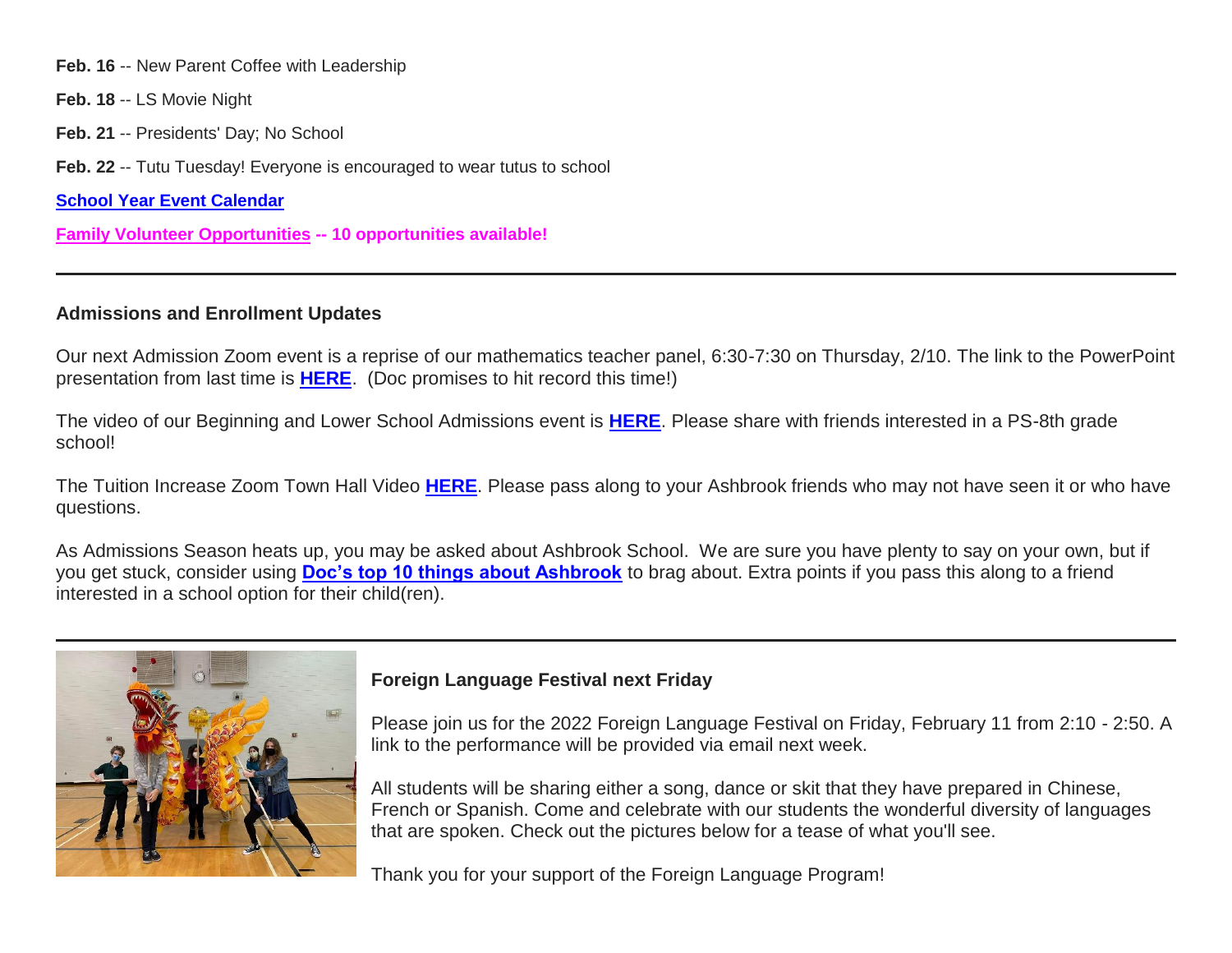## **Do you have a thespian in your house?**

It's time for the Spring Play auditions! Auditions will be done via video, so please read **[this Audition FAQ](http://link.mystudentsprogress.com/ls/click?upn=VpBe6Z9t6RkEC4qAoQCerkRqVNRJCi4SE2bZPjoSvlxLaAy4C8kvUSQGKX5WXVA-2BkD7Xx4JKSlqvpxRwPUcI4jFpcMZ4LalsuDrhBCQS-2FloKmipGCKiwqKAGve0T5Px7TS3pkWo9WScEXcO-2FJmqB-2Fg-3D-3DagLz_1PndbFfBoQGSZbxwXHHEexw3B2F0fG-2BUmuXm6a-2BX-2BzulmAkcYKs87Yy63VhTR9aEp-2FRuvwDA5K5x46CXoL90ya8g7e1gnXQeFk8qK98O1sa1h6wb3G0iKMLoRBciOjdujFc0TJ2QDJhuBx04hM-2BMJd6PfFfyMHFj4aRQ1xuC6vun8SAdGpKvm8cyfHJ1MqdUz5XU8LI4P54oh-2FkOgeWztJJ7noGGozPUjO74-2BTYs54NFGmUmhfRHnSWJ6yLuIzyhxWWClveh3mYBySFHrEEyGgknM2YkuV4r7bmb3aoq8XUmu-2FYRmK72wQ8BxQ85OmcBiXj1faAnjmR-2FGLaZ-2BYV15Wikakwdl9UF8KtBfWJPrUDovlg89-2BRFydZ8J4sqPP9MOcWqa13CYpD4cYfTjj6-2FV6CUzfqeC0yEotpf7IOrhRMqAt8t8-2FV0thk9Yv7teQ8H)**. We will be doing two separate plays so the students can stay safely within their cohorts. Read more about the Lower School play **[HERE](http://link.mystudentsprogress.com/ls/click?upn=VpBe6Z9t6RkEC4qAoQCerkRqVNRJCi4SE2bZPjoSvlxz-2B26uMf0AdZPJXdJMv-2FsPgQUVOBeHlYZHlzB83-2B-2FWbHGydqcQJkUOhJnEoQZON8-2FNyVDJQEN7-2FD-2Fi1aI99xU9IcseNhW1ASL2i1KbVPpcnQ-3D-3Dk09E_1PndbFfBoQGSZbxwXHHEexw3B2F0fG-2BUmuXm6a-2BX-2BzulmAkcYKs87Yy63VhTR9aEp-2FRuvwDA5K5x46CXoL90yWaTo9BqClxamHG3ldEmQvajONm73-2BjRZDdmP-2BxNT1FKRnMVJiUYeM2rrif-2Bh-2BCJpeTbK2Bpjt7biMKgwlo8EtKGc4SHFjbXfJQtSqowjr-2FLrYT7V5qSRPWvsseMNFQfZmvbLh2PsleZfxdAGAaXh19zRKz9ShsYJcnZaVL-2Bq2I-2BgAJVJdgbDOXW3-2BOnPIUgulpii-2FlbyruwwC4CCu0vtlq7hxj3anqGQrWfP7P02kx7j0fQ-2FpZVPgem-2BiKSIvpv8WTOIubwyfPDS5VfzghEpVXbqgCDy6yPr3i7H174ZbP-2FubTJ9acY5kPYTz7nwGTUBdrsWd6CcESiLB-2B-2B5nTlAzdsXp4bI9MkdNJERWX1Wm0V)**, and information on the Middle School play can be found **[HERE](http://link.mystudentsprogress.com/ls/click?upn=VpBe6Z9t6RkEC4qAoQCerkRqVNRJCi4SE2bZPjoSvlxb9jGwyOOQ0riBsjDrfk3vXgA-2FW38xH-2FXIp6N7Hzfqws6Y0EBynW62ZZWoGD8jdNq3FALrdH4-2B1GXnThTc9Gmgj5rFJRBmRD-2B3f0TfQFj-2FfQ-3D-3DoFQV_1PndbFfBoQGSZbxwXHHEexw3B2F0fG-2BUmuXm6a-2BX-2BzulmAkcYKs87Yy63VhTR9aEp-2FRuvwDA5K5x46CXoL90yTOoOJTivPZnZVy9Gzq7aOLXIBDCzdWiL79iZJf2sqdRJVVmeKat-2FtTQUuS2-2FA-2ByH7kNIL70V-2BnyX2RfnhoseLuRcqeOMdgzxgkIdhrrYIGlt1dPTgHCW0Mv8Q71tpr3ll029YoHJmBGw37YMuDzpbjy64ZVQXicVehDRNYLA2sPpPSIfrIYKbRy8bI9j2g0NwHol-2F4upUN4YbPrgccGz1VQ9MM-2F0dS-2FqgymSRdV3ywc7Un7PG6dh2J7D1cDezAJRd-2BbBX-2BIltzs0P0CEownLcnB3tYBmiCXsar7a90-2FR0aFpQdDjdRb9-2BPCshdQhhUy1Y4usBZV-2BOwSZUJ-2BALfwm3tdpzT8-2FnFqvU2MQD6BS9k3)**.

Please contact Ms. Kimberly if you have any questions.

## **Coffee with Leadership**

Doc Schoberl and Rachel Sechler are continuing to make themselves available for monthly Zoom/in person coffees. They are titled "New Family" but anyone who wants can attend, new families especially. If you have any questions or want to share any observations, they have blocked out the following dates and will be in the library and in person as scheduled below. Zoom links for future months will be in the Compass.

- 2/16, 9-10am
- 3/16, 2:30-3:00pm
- 4/20, 9-10am
- 5/18, 2:30-3:00pm
- 6/8, 9-10am

# **Alumni Updates**

**Kelsey Burkum** graduated 8th grade in 2006 as a member of the first class to go K-8 at Ashbrook. She was invited to put together a fashion/art collection to show at Break Free New York Fashion Week, a runway show with a cause. BFNY is looking to lead the discussion on mental health and substance use disorder within the fashion industry. They have invited mental health and addiction activists to not only walk in this show as models, but to be featured designers showcasing their collections for the world to see. For more information, visit [https://www.eventbrite.com/e/170367834780.](http://link.mystudentsprogress.com/ls/click?upn=5XDbAd9r0ovG7GZusFBG8Ihlf7Cl29OR536lydiEAkwSU-2FFPH9BlXWuRuUg-2FXvFDuH-2FpEP3-2Fq-2FnZ9zuC2OTf-2FQ-3D-3DUBvl_1PndbFfBoQGSZbxwXHHEexw3B2F0fG-2BUmuXm6a-2BX-2BzulmAkcYKs87Yy63VhTR9aEp-2FRuvwDA5K5x46CXoL90ya9-2Fc-2FwtLXokzSQeZHGN4S4AFAJfFhpMf7WZw8GjgKCu1iABYpNv20Dd2zj3bvGwykOPg4QgQ4PFsv8FHizbsAalDv-2BZfDxCYaCkipQ5G9Ju5LD2Z-2B6evih4V2HWAnXo-2BrCMygHhch14UvNdmrzZF8mniau4hqiaosFuMmbNWsut4ywdvDx-2FB3qyoKPQPzSeZST09pIroum1TeNt6js4OWQWu-2FqHBakSI4UPsrqDlJ8D5D4dd9XQTmzc9NXbYZm6Obx6Xe7BiVseBzkqFXHzeMJP-2BIqOE4VfuIdkv7N7h7Us755tJEqdWfsni22hy3wSYsmg7aI2kePYiOpZXXetsh2kpfIWUWO4jDeMyUMQXQbc) Congrats Kelsey!

**Sean Hixon** graduated 8th grade in 2007, and he is the newest alumni profile on the Ashbrook website! Go **[HERE](http://link.mystudentsprogress.com/ls/click?upn=5XDbAd9r0ovG7GZusFBG8PaUF78UqItDelTGdwk7Y5YVHPL1lqCP2oHiaZtUu1dlevSR_1PndbFfBoQGSZbxwXHHEexw3B2F0fG-2BUmuXm6a-2BX-2BzulmAkcYKs87Yy63VhTR9aEp-2FRuvwDA5K5x46CXoL90yd2vxVGLtsA-2F-2BnS6P2VvuS1xzQLytX95m8k4LpeyiGSbGzhUl7t3wz4TemtMDcKXi4frwSDqkQHWlllVAK4SHAoF6I9BRCqQhZVY71uoraUeD3-2BBrmPvd54TS1uxppUtur8aSrCMHlDo4gaYMv0yPn2AygeF99Vg650nNzZnQX1zFuDV1QhBRZtSRq4j1s3twrrrpsoGC2mDuaZOSd8XhPg46RNt3BG-2BR8mOwLTTwq2imUVTe5vUf8lMldCLJoopSUBF0BTBl7518V-2Bvddf4i846pd6UNugfVb3mi75E6qe8fV55brYKb4j36pRcnqt0U8BwaBmzLPomOrSqZ-2FX7kfcC-2Fpg9ORQ73huGKQi6nc0I)** to read about Sean's amazing accomplishments since leaving Ashbrook. Thank you Sean!

We welcome alumni updates! Please have alumni contact Kelly Tynon.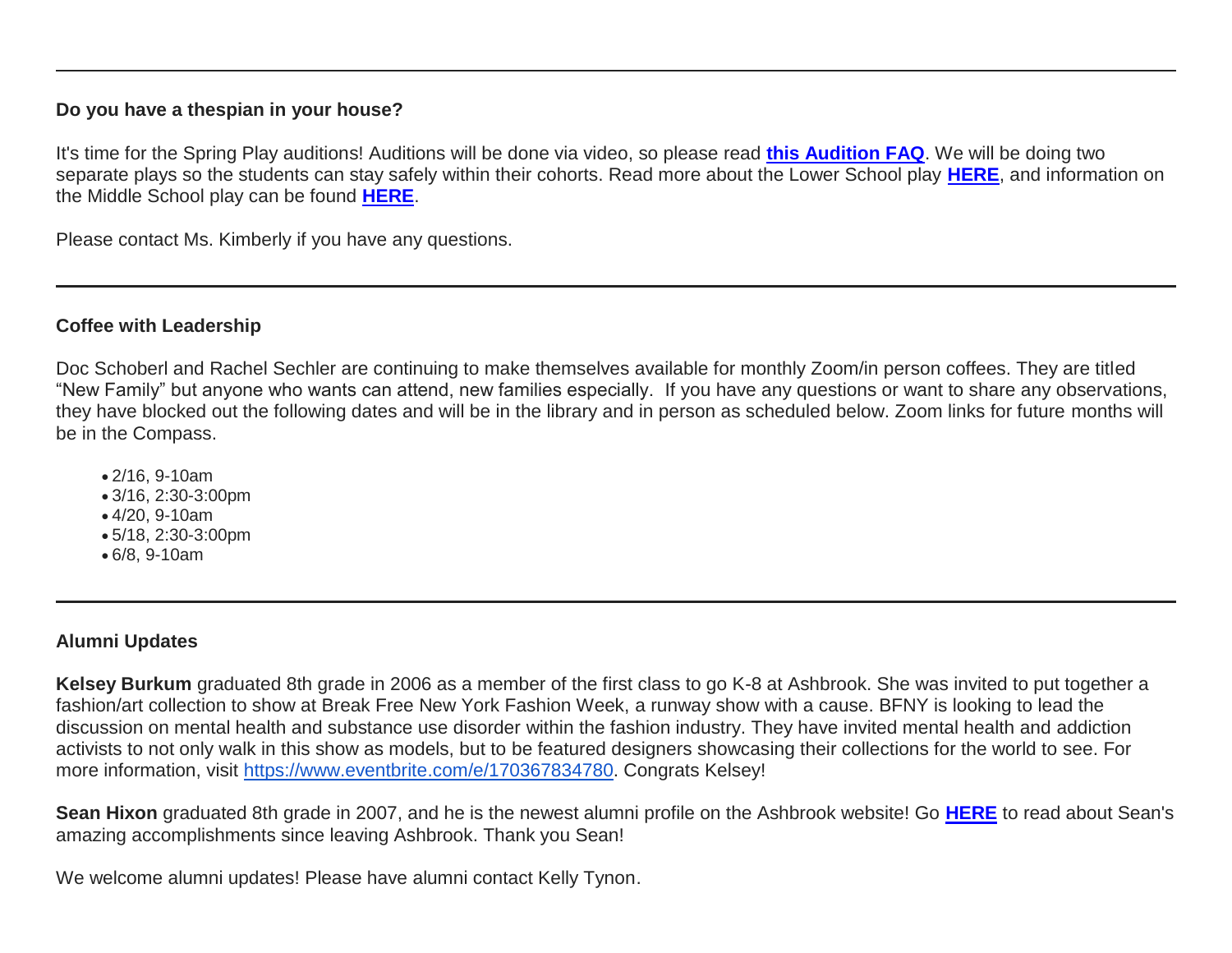## **Apply now for a PTO Spring Mini-grant**

The Ashbrook PTO is proud to offer a second opportunity to apply for mini-grants this spring! Mini-grants are a way to request funding for supplemental learning experiences with additional resources/activities. The spring mini-grant applications are due March 18, 2022.

Previous grants include: Middle School Graphic Novel Library, Choir Club, Destination Imagination, First Lego League and First Lego League, Jr., "Eclipse" (student written/produced play), Cascades Raptor Presentation, Middle school author's visit.

Click **[HERE](http://link.mystudentsprogress.com/ls/click?upn=n7jYKe39nC4PrVAw2BzaOolgU5XUleaJ61qfvNJxTW3uoi8RFzNYUfSc1qXdqajA34djZWrxIBJBxzp2whbybvqIYp3dDOkCDgKesziBdClenDsTc-2FUGtZuJNxIh5RAijA4c-2FxLDZKxjmas3d9mUCg2OGUEiTYCsalquiRQy9vw-3Dn9Wb_1PndbFfBoQGSZbxwXHHEexw3B2F0fG-2BUmuXm6a-2BX-2BzulmAkcYKs87Yy63VhTR9aEp-2FRuvwDA5K5x46CXoL90yXgh1x6kGjg44p5gyviYV-2BasKwD5pFRuM5asxgVPskpjazisjcp5gPeVClirQYkCP9Abqch8WeNggSJF8eZJfxkdsuWmPTkYHA1H0jjihi00hGe7-2B-2FQXBNEGBF4E3osTVZhjhWOaE994IrmtE5PfKs6kTp1THcjEk0DSdw7r0HYwaNFLlRQ4w6pDCQpqrH8K7uS538nbErfJppPICgBfz47eCsyEWfwkwsDAf174Q6vrWs7mTq-2FROQFfoP0lP4AyRjNhSTVUl-2BZj4lK8Zc0klwNRNSg-2B9pKJfNwOvLbd410aTRHl7aFErtFF7pQ-2BxXO3oJaj-2FS9OhdGfTmujClDn9dTNzc56SaO9ZW5Ktm1Ejoim)** to download the application form with more information on activities/resources that are eligible with guidelines for funding. Send questions to Krista Lindberg or Jennifer Chang.

# **Thank You for supporting the Explorers Fund!**

We are still collecting Explorers Fund donations--thank you! Every dollar means so much and we are inching closer to matching our stretch goal.

**Thank you to the following donors so far:** Anonymous, Marsha and Edgar Washburn, Tsuyoshi Yamashita and Zhuqing Zhang, Amy Kwock, Lexie Elliott, Diane and Greg Hammerstad, Ron and Soozi Stevens, Nicholas and Megan Dahl, Xin Wang and Bo Sun, Russell and Becky Weaver, Dave and Cecilia Gore, the Gottlieb Family, Kelly Tynon, Elaine Pettigrew, The Kinkade Family, John Teller and Amy Tykeson, Rachel and Mitch Sechler, The Burand family, Barbara Balen, Christopher Parrish and Deborah Kurnik, The Vets family, Aaron and Christy Rivers, Brittney and Jesse Bryant, Terrance Blackburne and Gayle Christensen, Fumiko Yamashita, Carol Alley, Adam and Anna May, Krista and Matthew Lindberg, Lori Tully and Chris Beatty, Lyle and Donna Ulrich, Richard and Kathy May, Jason and Kathleen Lin, Kerry Watkins and John Matthews, Jeff Hsing and Susan Lai, Tze-Yiu Yong and Debby Tao, Taal Levi and Jennifer Allen, Dongdong Shen and Jie Ma, Hongxia Wu and Yanming Di, Christopher and Eileen Schoberl, Anne and Andrew Rice, Stephanie and Patrick O'Connor, Thomas and Diane Dukes, and Paul and Susan Schwarz.

Giving through our website is the easiest way to donate. Click **[HERE](http://link.mystudentsprogress.com/ls/click?upn=5XDbAd9r0ovG7GZusFBG8PaUF78UqItDelTGdwk7Y5YuTzHCPAjU3puEFCesf3czmLI6pjYvXrYopLnNSPnw-2Fg-3D-3DqGpd_1PndbFfBoQGSZbxwXHHEexw3B2F0fG-2BUmuXm6a-2BX-2BzulmAkcYKs87Yy63VhTR9aEp-2FRuvwDA5K5x46CXoL90yQ2Iddy-2FQCRDpbPQiV7sYNUsZsNHvajlrqMJloBOxqchjaBdE96Sw6hm7c6ouPjFy82V8jEnwM7mvQLdCpRMCsCsx-2F87tLkp1qe1cPTBnOEe7fif5qR8dMQ0OJXN1JkhF-2BiE23PLjI-2BKCo7FmyioDaj28nPug4dJzjDdQrOi284QMpV-2FDv-2F8kbygwHUGwVlIVYlfw09coFRuo9FtC55AexgY3Aj9v4w53aVGxsteEe7NOouM22uHcimbrMOKaosCnZ8PVOgIdwS3vG3VItFC1MA1He02Tpk4wO5xNG1-2BhjFIwFZDmjl-2BLwKXPNEamWEevltHZiXI114SqZNdKotupNFB8-2BoZfOBKcjFEqaZ60P7i)** to be taken directly to the Explorers Fund page where you can donate via a credit card or EFT/ACH. (Tax ID #93-1131186)

## **The 8th graders are taking over Ashbrook social media!**

We want our 8th grade class be the face and voice of the official Ashbrook social media accounts this spring. This privilege is only being offered to 8th grade students, and we believe they will showcase the best Ashbrook has to offer. We piloted the program last week with Bernice Liu acting as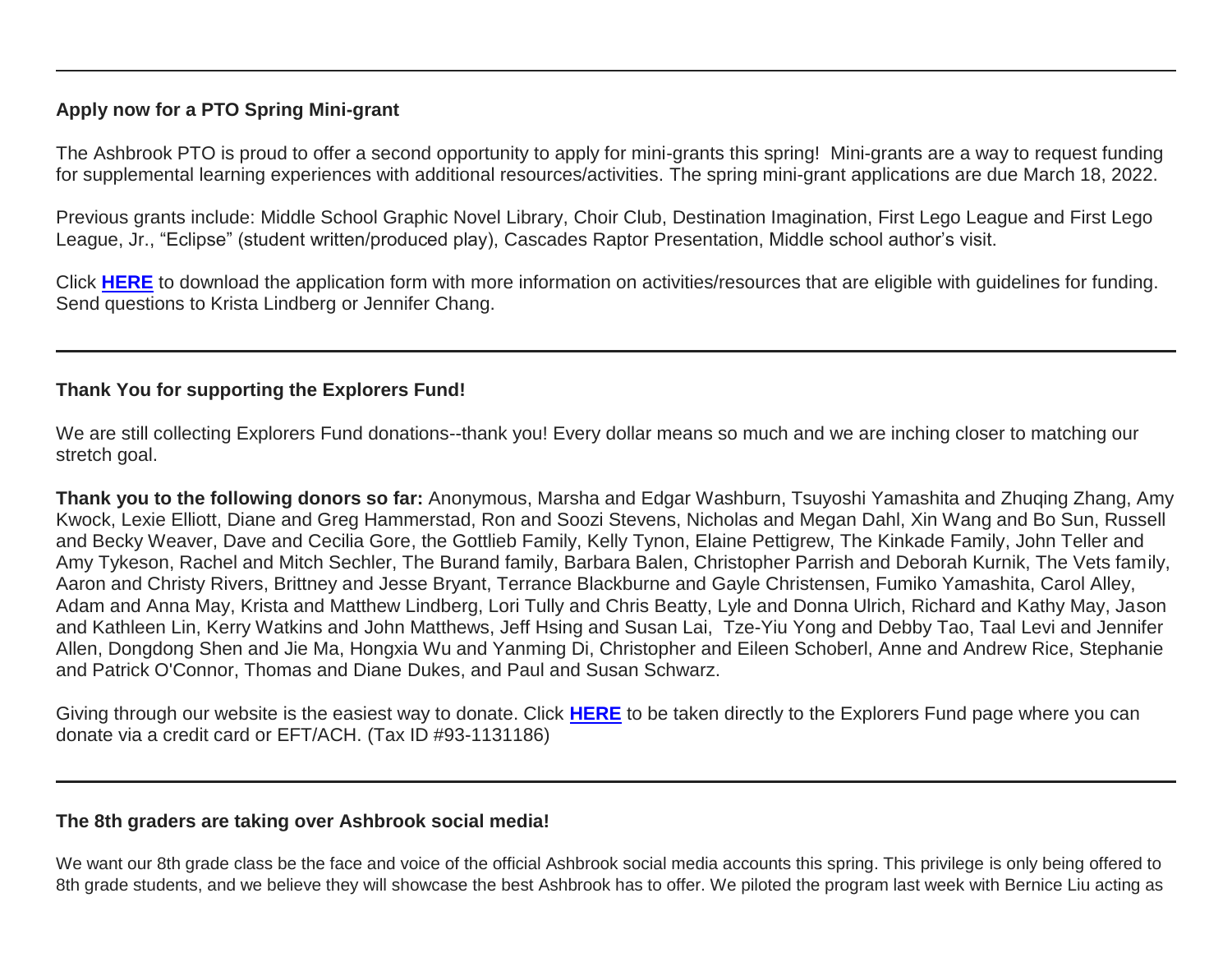our Content Creator and received a lot of positive feedback. Our hope is to offer this privilege to the 8th grade class every spring as we ramp up our marketing for the admissions season. While alumni profiles on the Ashbrook website are a great way for parents to see where our students go when they leave, we think this student "takeover" is a great way to showcase the student experience while they are still at Ashbrook. Start following the Ashbrook Facebook and/or Instagram accounts to see upcoming Content Creator weeks!

## **4th and 5th grade field trip to OSU**

Ashbrook students in 4th and 5th grade will attend a live-performance by the Corvallis-OSU Symphony on Tuesday, February 8th at 12:30pm at the LaSells Stewart Center. The concert hall is quite large, and due to the small number of schools attending, the organizers of the event have assured us that there will be more than enough room to keep schools/classes separated.

If you have any questions, please email Mr. Hoge. He is thrilled to be able to share live music performed by professional musicians with his students!

# **UNICEF Coin Challenge Success**



As you may have heard, the MS students won the recent UNICEF coin challenge. It was pretty close for a long time, but they pulled ahead late on Tuesday afternoon.

I am exceedingly proud of all of the students who participated in the challenge. No matter who won, UNICEF wins. I was very impressed with how enthusiastically our students engaged with this challenge; their energy was a source of inspiration or the staff and me.

For winning the challenge, the MS has won a week of dress code free days and a pizza party. As I mentioned to many of them, and will mention to Student Government at our next meeting if it is not yet resolved, I need someone to tell me which week they will be dress code free and the preferred date of their pizza party.

# **Ashbrook School Tag Sale Fundraiser April 2, drop-off every Friday morning**

Michelle Ryan collected approximately 8 boxes of goodies today in the first Tag Sale collection day! She will be by the front doors every Friday during morning drop-off to collect your donations of gently used items for the tag sale. If you can't make it between 7:30 and 8:30 am or you need us to do a pick up, we can arrange another time.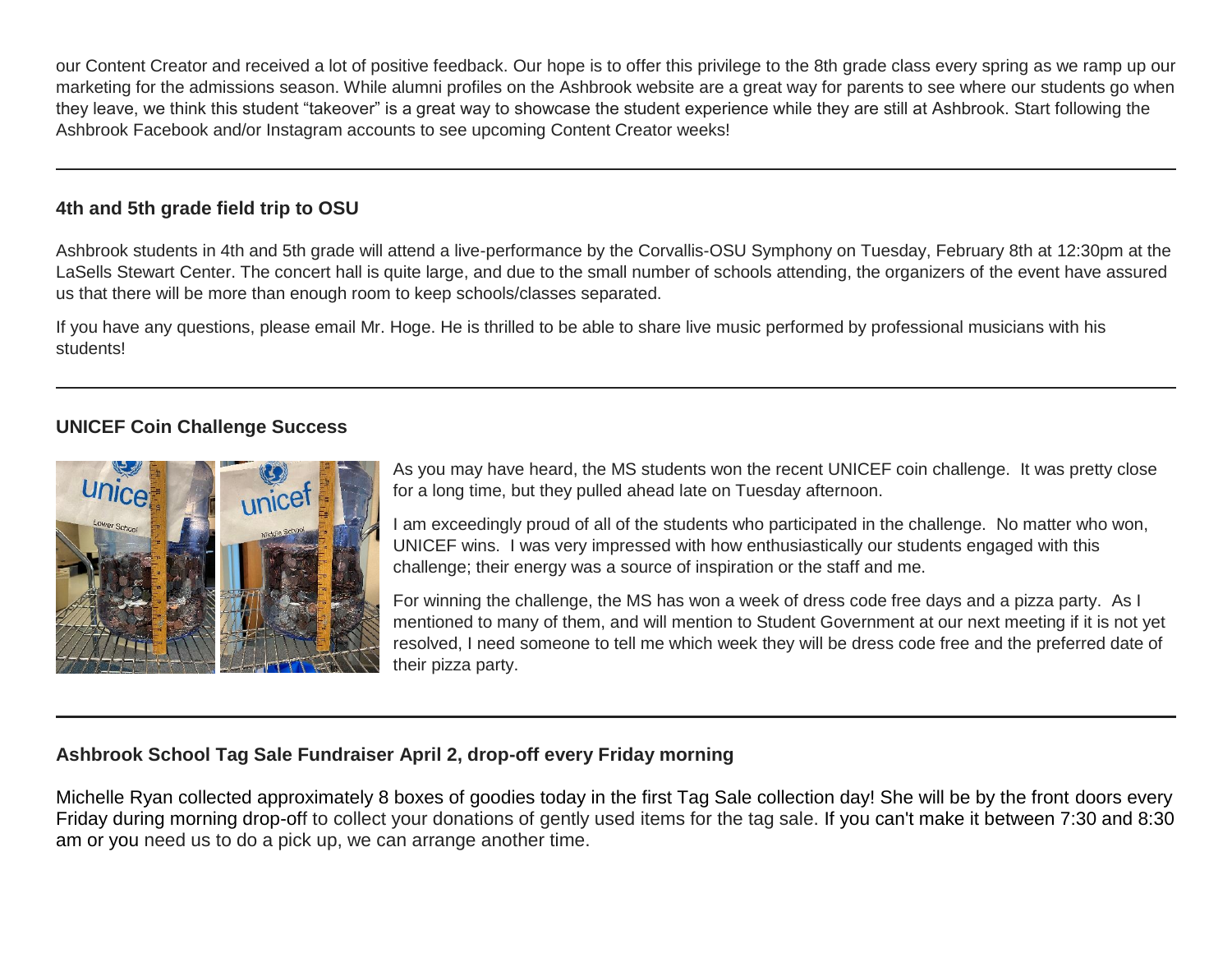We will accept books, tools, sporting equipment, toys, record albums, electronic equipment, crafts, plants, antiques, bicycles, car parts, hobby items and more. Please no clothing or child safety items (car seats, cribs, etc).

#### *Still relevant*

**Family Referral Stipend** -- If we end up enrolling a new Explorer family you refer to our school, you will earn a \$100 referral stipend.

**Ashbrook Adult Ambassadors** -- We have 4 Ambassadors on our website **[HERE](http://link.mystudentsprogress.com/ls/click?upn=5XDbAd9r0ovG7GZusFBG8PaUF78UqItDelTGdwk7Y5avyNmvH-2F-2BAj2asxP-2B-2BAJiKXbDbngZWh42DNvOHgc5oAw-3D-3DDXLS_1PndbFfBoQGSZbxwXHHEexw3B2F0fG-2BUmuXm6a-2BX-2BzulmAkcYKs87Yy63VhTR9aEp-2FRuvwDA5K5x46CXoL90ybAh4dYuBiqwwwm6LSCPe6Xy8if85h9jcDWETVuouOryH3f7SyXyFQ8JNP-2FCQs-2FqBy69n5SNZWhGwCUdBdqkF98AckEroZWlBookkAWwU4-2FVCep2fB63BScud37NX-2FtivJp4LE4-2BBa-2FbPX-2FP4VMbQlPPgmJwRuKqfNzQ2j2wfqjSBwPAcyilTOWPHmNE-2F8ktME6dIk5KUXs2C-2B4AknT0s594HwmF0l6FU3vAbS6BP7YGyjtaKRpiU54UXTrxDR-2BrBqxIw-2Byf-2BMUdEB1dxUMpDW3vr1T3tLbi8WFZyDhDB7XBsJGkP0ck9uFPuJP1vFYACPNE-2B83GOQPCdomrqNRwEbXGoh8Sb24dT1yhqA5VDRM-2F)**. If you are interested in corresponding via email with prospective parents regarding Ashbrook, please be in touch with Kelly Tynon. Many thanks to Kathy, Sabrina, Brandy, and Brittney for accepting the mantle of AAAs!

**Parent Volunteers** - The Office needs your updated COVID card with your booster vaccine. Please email a picture of it to Miss Rachael at [rlevy@ashbrookschool.org.](mailto:rlevy@ashbrookschool.org)

## *Beyond Ashbrook*

**The Minoru Yasui Student Contest** -- An essay contest open to high school and middle school students and offers them the timely opportunity to explore how people can stand up to racism and discrimination. For the full criteria, requirements, resources, and awards, please visit the Minoru Yasui Legacy Project's **[Student Contest website](http://link.mystudentsprogress.com/ls/click?upn=t3AI3kjK1Pyk9qPfHnOahelBVVSIlRAa3GeSLMbkINmgHr3guxrPuqfp-2Bh-2FJW4nCZ4g8Gi3XkGXC-2FKATZbsSvk76vij5gCHstoz-2FhRwWAXGWZxcWnUVjdZxPSMuVO6bvUvuTZ-2BYrxk3JE8TGo9jApLjwgqEQXg60xT679dS392ofbcnkgoXFCJlzd-2Fm-2Bxol3-2BT-2F-2By6Pht-2BH9aeUH2wo8GxNYWOyyqQzNX5Eq2oPgdykDYvJvYK9H0c8Ej0KA5TCRtnynT4Ntj3CtT66vBh7WZarJ-2F7naNHmUHt8ytGvFnvLULRXAoW2Ng8J15QHiM0fpGecBEyFqmxPd1XySMLQjMfZBkvusPg-2FY5n-2FiEdh63p0YOVGHBfObX-2BmZSD7GrUp-2B7sl8HCGwEfCz36UwJZ5sLFw8eQ2W9tb56xE7DqSgQhDZXDK21mZVy-2BKNvsGnYAjkdrME3myDTmwIiYvhynUxQP5S86bMPEVMVsoo7ZfZnLiUUjBalNdoTLVAdhKxLg46VXg7LxlGcTDuWZDADfB2-2Bs09ByGZ5YExFJAdrXkhpjo-3D0zOc_1PndbFfBoQGSZbxwXHHEexw3B2F0fG-2BUmuXm6a-2BX-2BzulmAkcYKs87Yy63VhTR9aEp-2FRuvwDA5K5x46CXoL90yQ5o6l4RqeBr742nXJLdK5D3b-2BkBCYWvJNWjHoqi8qawEhOf4pcB0KC-2BSo51aP4MuUhxI4Rk9t-2FPCZItjVnmZgf5Htmc6rdvrYks-2FW6nriZ1CflDHCRK9HFicVabfRNBb-2BvbcmwwyGH8xUmlCatX9LJR33HEXglG3fcKtpzHBwzfNZqsPvrE7xncJ2jWAmoZSpgxLzU7l1PgWoIGeY32v-2BkzvQDNaehop6e2ik1xkTUP01OcVsZt0XEeSbGSmU-2BYXzWITZQbphP5yt3U88Y-2BK2rZAoyWO0chqyI1d-2FfPFSS-2F73QF9BBprvceDXvNiR9pN5eHDGfytX2Ion3HABm6A0Juf159vzZ4N8SRhCQurgC3)**.

**Virtual Middle School Women in STEM Workshop Feb. 26** -- Discovering the Scientist Within (DSW) is a free half-day workshop designed to encourage young women to pursue science, technology, engineering and mathematics (STEM) careers. It's offered through OSU's Precollege Programs Office, and registration is required. To find out more, visit **[http://beav.es/ZCq](http://link.mystudentsprogress.com/ls/click?upn=bjGxI0kUTWYnhVKIlPu2CrwfiGxf2BdMsi-2BkMhlKDws-3DqJtq_1PndbFfBoQGSZbxwXHHEexw3B2F0fG-2BUmuXm6a-2BX-2BzulmAkcYKs87Yy63VhTR9aEp-2FRuvwDA5K5x46CXoL90yfuoBzoQeSLz2Q1I0WSM1NcNooCxRrZhS-2BHMydjXO293j43IUEP-2BoGTUUj3t2UMfnKlJkEaVmhHLMQmIMP-2F8uVDiSfYZIYnNZvTMlSDSj4nykVt9SMeraE-2BYq8Gqq-2FNmMRRXvM3hu5OjKX4PYxVEwgZNMKEHqS-2FkEstlVD5ZIVuGz4PdNauhCQDF7WdO8zT73R9RCWE-2BhUibJBK7VhSJVm1KBODYaYAwxfsirOD1kvA0W5dTSwBw1vtt3wgahsm4t5Mq-2B8ZcQSEeSjPQB68P6MetZ6vvBaktGqSOJ26zsNxLuUKt8-2FisKMqBG79T8UQJm3HO6hhFIHo2M6xICxIGg3z7-2Fre-2FV86XBoCc7so52pBN)**.

### *COVID News*

**IMPORTANT!** -- We are asking parents to opt INTO blanket permission to test their children using the **[BinaxNOW](http://link.mystudentsprogress.com/ls/click?upn=t3AI3kjK1Pyk9qPfHnOahelBVVSIlRAa3GeSLMbkINmgHr3guxrPuqfp-2Bh-2FJW4nCZ4g8Gi3XkGXC-2FKATZbsSvhVdwYogdxYnUbQxkw8-2FZ9bi3xX-2BUC0Dbk55X4jM3qH1cwN2M5NNsAWKr39XOXRQSgVcpkHUtCXIRi3gyttwJFoch-2FRI8bfbjVpxHq3yLHl2sVL2usUz4-2FwgeDf1uzYDODrHs9GN1ukgk4f6TdcCaz2ok9u9LdEbrtX2brm-2FS-2B7ZTXMx-2FLpC8PYNieXPp4IfokhH364YWIOg88D7vk6lcn97FQvykJQodjbesCKSvtKIG4-2BLpxwuQXw0DKi2Pf-2BMi4-2FfrtWBGphkvjNii3Ty5UP4szjiWq2Aj4556KPJaLHF9EGBz1ZwSQnLdVC2LM9rqhBvfc5pC3Q6a6G64RJPUsHXVVW6wkMuttIYomvxZTOSYmGE83utF55cM3KDIUBq-2BfA3LAo7yoHymWqej9iQtAy6fveKrahxWGGQUV73A-2FJE9a7Ri4wqwhEuwphSc0u84-2BZNnP-2BbLb4gKL7tZ8o0UjjbLvXs9pKM5cOobMLzYhVNpjUet5V8U30KthKIMX-2B2nSzCX7Vr6VotUROMibGf0F75IQ6Ryagj169mfgCh2vQ7zfbQQg5uRhZgWL2RuBN-2BXaZg1rGafTmRlIVkXHMrAjO341k0qJiE-2BCW6D1B-2BgSsZ-2BY8DkerdnSbphFLyMvSpmtlzRbEB0nOuKgqOZ-2B1xOg1mffAfk5Hd8E79UXki24mdNrMhFvrzdFXoPArdmNZZf6YgAl-2FmsacQag9dB68ueZIKPWz-2BHRORUYOY9GreBKdykF3wsq4x5TCdD6r3kFlBKoF5OdDoT8hRC1ktmJFQSwEmKRgDlnTPONM5WxItvRde-2Fcjg-2FhGNbD3mUr6LWu6e8qVjFhkBbzR4INTB-2B-2By4awXd7SV3S-2FlLLOng0q5-2FhXvrTRv07jIC6qQypyF5uCFhv0XWKEqU3f89BOQTfwxfMUBzUlr4-2BOSPGJ9dJDioRAV8683G-2FW7HYuJsrERVFr4nsPFCMs4LuD6zOl6facDKOJpXNcdIm9A3cPe0e54EsG-2BClzpSY0DRAWlu3gZjzfdbn1FKUoiplfW0R-2FfapR5-2BYkd5-2FrHWU4T2ylarZqFVNRb76Mgb49ldhz6fPVXIavCf-2B-2BW691FQflk8ldQFja6k3YoGUv-2BdxDXKOr7YGrn1N4ymjEPYO-2FkFi10cbptrN5B2OPuY2bOTrHJnrUETNRLFF9SgNbHki0UnVcPHOUxxEdK6roZo2BaRXmMnHMAD8ayImopsg19WR-2BhP63Q9vzZADh6LdMrCC0V8PZRlkzGTkccz-2BQm-2B3xzPm4fcLPypRWljo6mKZSDTIq8p-2FIy8w5449NKo1tAoM0Tynu12eyWd2xH4eP690I5-2BNNNhh0v5YeXPVEV0HSf6s64STb-2BRHfxuuQLRWErrBMP04WpOWOeFRGSN1kIruKK9YrxNmeWYLDRHujreqD00kNTPfi6ktJGkt5LHx-2FXykyngc3evSDbd0JY-2FBKpGCzxNgNT-2FmPHOqd7MUYqTAwsiZOifK1itajPRza0nqCDrST5BNXfUvA2t0twClOqxplWlboNl-2BZjw9lG3V6XuCUN6SD3B-2BssM-2ByO81n0aW-2BtY2XmLVS-2BY9U2eW6P-2BX4WiGqfJFBZsGw6MyhI0DDFF7J6RlSnP6Nht76B6bgCc65ZozRdkSbsCYa8KNFnZO-2BbTZqPlItndQ4HDQTAdo6IIOnyISSdwQZ19kwlku26mrq0-2B7f-2BDQCnzT5bhPqkEkIFnLgEcApqb-2BX3F4n2FZ8-2FKPjyaM19kbXM27rhwFfsAyzVQlB-2F0Jm3tuRBm6Psr7LFsT5OktfyiJYYsoGkm)** quick test. Please use **[this form](http://link.mystudentsprogress.com/ls/click?upn=t3AI3kjK1Pyk9qPfHnOahelBVVSIlRAa3GeSLMbkINmgHr3guxrPuqfp-2Bh-2FJW4nCZ4g8Gi3XkGXC-2FKATZbsSvnFgO9IVzNwuZevRFvu2poAlNOSfxWbTJ4wuterP49YQ7uE7NR922xpyPYwNM15j3mPGGx42UIF5UOgp188bdd0-2Bg3fIjfmEVr99BXPR1-2BHxGQ-2BOfhmhBuEl1w0pv5lSzh5456e5biXQCx-2FvU6MxFMVSNup2Ljzy3zTrnhS6dKWL1L9p0TaRMQHWXv8s-2B9M-2FeXmmlPlfgMywPBsHNMFrKccfRVAPaovJUiC4Zv0c9dXRgcs2UHbSrvVW5b0-2Fhp-2BBkSAyXXSIif1JCnb2DenPipYibXz33eGqgS9CPPhR-2F8T6wK2Qwa7BAvxfCSOMehgpc3WHFHg-2FC2PWv9Fl-2Fk-2BQ6TP6csvZUQHN5-2BvqLvPRhPhbxzZcIib2rbchQ7dA1zEJNOHCBSRa8o1hZjKOSNWEvnHsc76Xeb8JmF2xV2o5xbGwnTVA1GJ3DhaE2NbvqmPhkjHuCs2tnnQVgUJy4YT-2F5Bs6r-2Bbk3GTcsermMtuXrpax7Mivwh5WU0ABXiCuiqB-2FmCzAG4dCo5239f51oEuPCe3TV4scob8a2REOZPz23ObalB9v3SvcyNpsdSxlDCAFeg-3D-3DfOhd_1PndbFfBoQGSZbxwXHHEexw3B2F0fG-2BUmuXm6a-2BX-2BzulmAkcYKs87Yy63VhTR9aEp-2FRuvwDA5K5x46CXoL90yZ-2Be5lu95-2FbdFIhrOUXgTs-2Bilw9c4x0akJg2dWMEFyZ8LhocFcc3p0RtddPcHVOI-2FVTcclM2UJyOB6RnTYqMOd-2F6Ed2vsIX1wssHesdVcvabr9DpTj2Ej64mvEywzAsfBuqp3kZJVn8bQmYNyLzL7mwtWwMcvABf2iShSzQL-2F-2B-2BiAjtapro-2BjnQWS6tp98uu-2FIHnSUt481uEd7-2BqW19-2FPO89EsFnR9RzxZ32hGwa1-2FBlJc0ryT19Y-2BzKcTOkQc6VSyHtsgZy8B6ICjqJrU06fWS-2F3vAYlcWYURhmKu8l2-2BhXvl8lzJRZX60OSsGRO5pi1Y-2BJJ1ZCextnHdW8FkWyFHxATtK-2F1siYwfO9Lk2Cxyqz)** to indicate that we have your permission to test your child.

**COVID Policy Update --** Rachel Sechler has been named the voice of Ashbrook's responses to all of your COVID questions. Please reach out to her if you have any inquiries about school policy or if you are wondering about specific scenarios related to your family's quarantine or testing status, but **[please check here first](http://link.mystudentsprogress.com/ls/click?upn=VpBe6Z9t6RkEC4qAoQCerkRqVNRJCi4SE2bZPjoSvlwW2Nl22eidhk9HiEY7w2or0eOY-2FjeAExSGXQCkC2BTCkzAh1fhLPdvUPlki4A0D3zidFub0TviPk5BIPAvscQXSHEP07GEZxTcNBBGwLdgPIjIGuJismpXiqC-2FxqkI9f3m1N2dzRT0HgnQzij6a28L90u1_1PndbFfBoQGSZbxwXHHEexw3B2F0fG-2BUmuXm6a-2BX-2BzulmAkcYKs87Yy63VhTR9aEp-2FRuvwDA5K5x46CXoL90ySqf2qaH7XPH6EUlfjySOYWXVxL7KlZWa3pQEmhz1PQhJGZ1T58wB6uV69IhKShDvea9WYC9fZzFpiwRQ2gtBwiUEmztYpJm3UngvDwPypcOG7BToy9ipWLZf6hvTqVtrJA7LUdI2-2BPW-2BX6k7AbGNYqeiRIWO0MPK1SwEIoxYbh-2FyuhJtJQSexNSj10xDwNqQUoTy29JRpwoQMT0x-2Bc40CRegQ5-2F-2B5YFMuLn424k1WvE6nvnDffa9NItmCmU383LSiTSY9VQ8S1jgYZHN-2FB-2FKpE9KTtdL3TOlwYJ32xpOXm44XJ3bAXJ4UyT-2BjzJ2HanhQpTYlteE4-2BJG0TToz-2FcTaWjiSM4Lk9GQqCnkxZ4hgD1)**, where you may find your question answered. If you do text Doc or call the